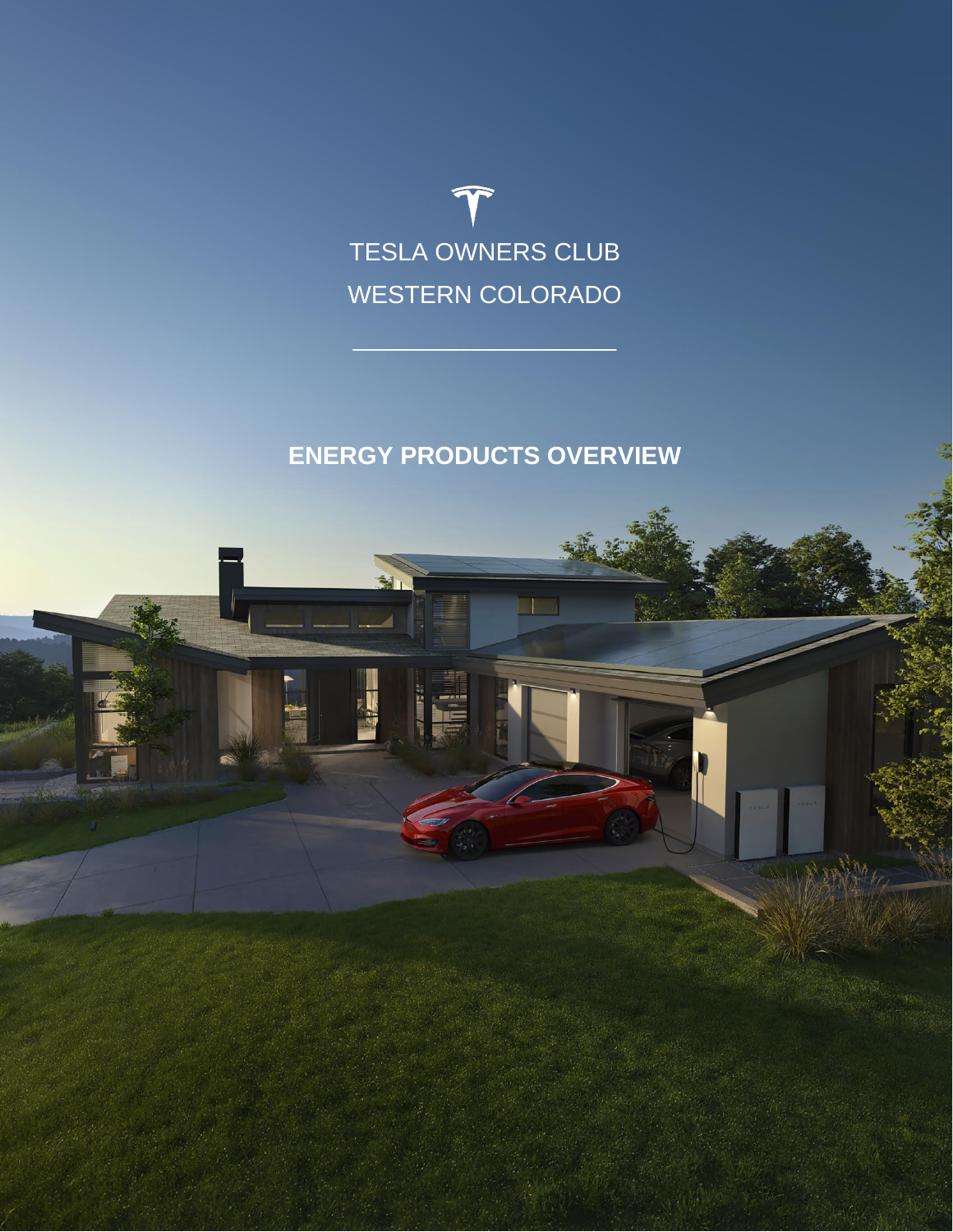SOLAR PANELS Thank you, Tesla Owners Club of Western Colorado, for establishing this strong community that brings people together through a shared passion for Tesla and for sustainability. We are excited to share with you more information on solar and Powerwall.

> Our goal is to enable homeowners to be able to generate clean energy through solar panels or Solar Roof. We want homes to have solar in place by summer to capture the increased solar production and savings typically experienced during these sunny months.

If you are interested in learning more, please email Habib Hammad, [hhammad@tesla.com](mailto:hhammad@tesla.com) or explore [our solar configurator.](https://www.tesla.com/energy/design?attribution_eid=693801) Together we can accelerate the transition to sustainable energy.

#### Colorado Tax Incentive

Colorado residents may receive production-based incentives for their solar system. Eligible residents include those who are utility customers of Black Hills Energy, Colorado Springs, and Fort Collins City. Customer eligibility for income tax credits depends on their personal tax situation. Tesla recommends customers speak with a tax professional for further guidance.

Our solar customers love it. [Hear from Jordy and his family](https://www.youtube.com/watch?v=BRD0vT-yaMw) who live in Kailua Kona, Hawaii and are fully self-powered with Tesla solar panels and Powerwall. They support their sustainable lifestyle by living fully off energy from the sun while staying protected from storm outages.

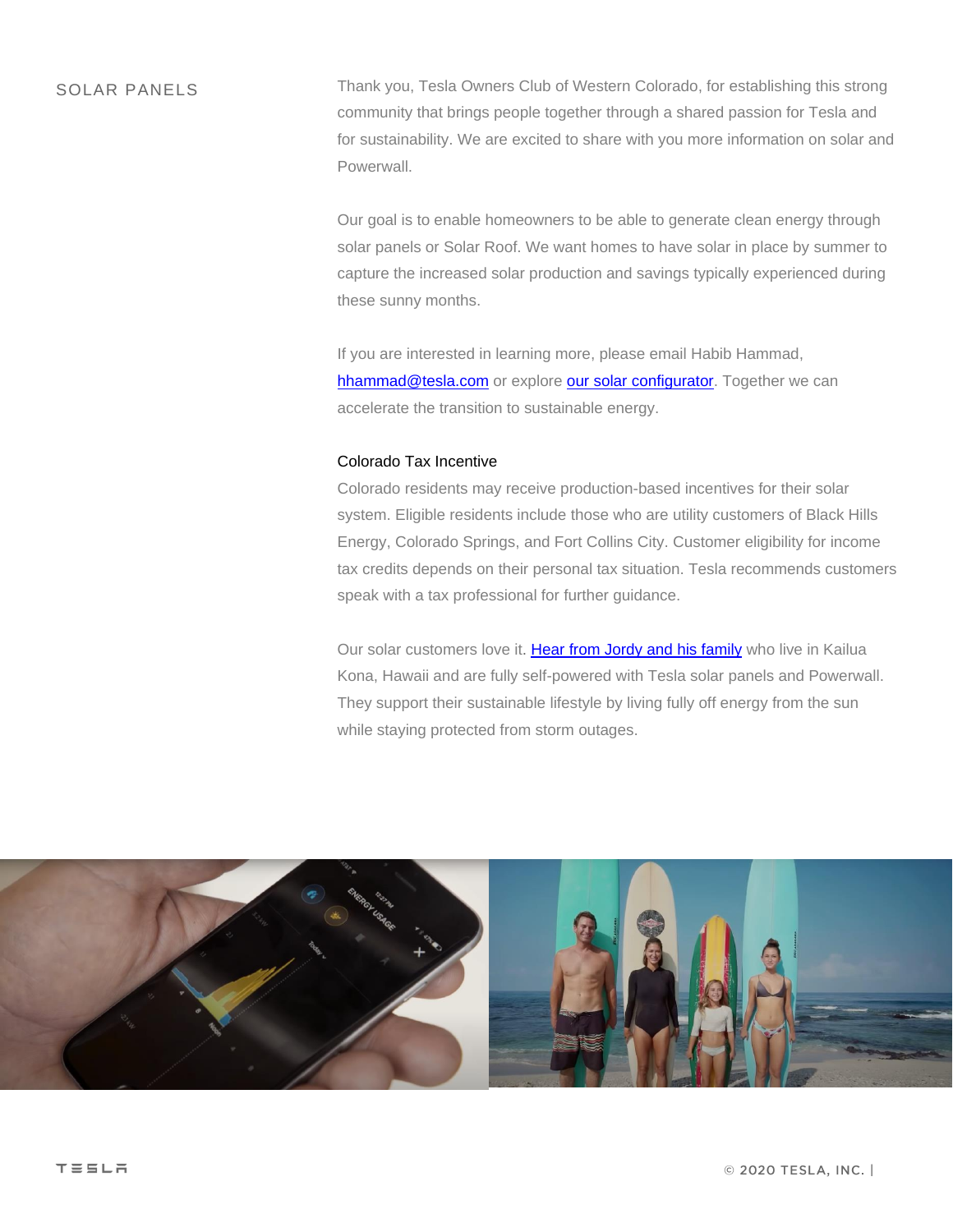### POWERWALL

Powerwall is a smart home battery that enables you to store solar energy and use it on demand – including at night or during a power outage.

More and more customers are adding Powerwall to their solar order to ensure they secure their home and protect it from the next power outage. Powerwall also allows you to maximize savings by learning patterns in your home energy usage and solar generation. By selecting and customizing the Time-Based Control mode, Powerwall automatically and intelligently dispatches stored energy at the right time to help you avoid purchasing high-cost electricity.

[Explore our solar configurator.](https://www.tesla.com/energy/design?attribution_eid=693801) We've made it easier for people to add on Powerwall to their purchase. Simply click to add a Powerwall. You'll discover that there is a discount when installing solar and Powerwall together. Tesla gains install efficiencies by installing multiple Powerwalls at once that we pass along to our customers. We want everyone to generate, store and use clean energy. Prices are subject to change.

One App – You'll find a new feature just released [in app](https://www.tesla.com/support/energy/powerwall/mobile-app/mobile-app-overview) that allows you to intelligently charge your car during an outage. Powerwall now coordinates with Tesla vehicles during a power outage to charge your car without exceeding the energy and power capabilities of your Powerwall. The Powerwall reacts to the power needs of your home and will slow or stop your vehicle's charging, keeping your home powered.

[Hear from Richard and Amy](https://www.tesla.com/customer-stories/powerwalls-in-sonoma-county) who consider their Powerwall like an insurance policy for their home power.

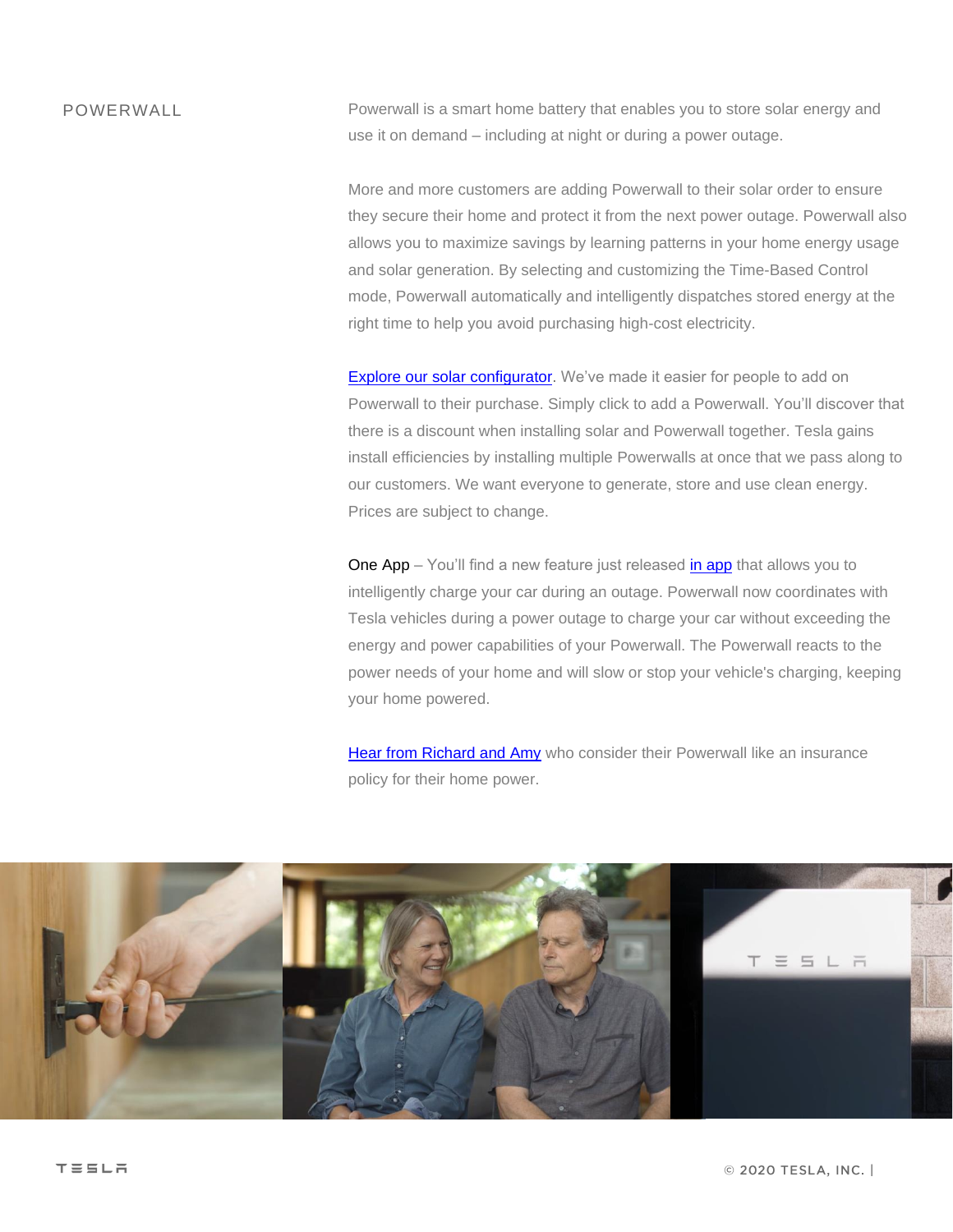SOLAR ROOF We are rapidly scaling installations of Solar Roof across America. Solar Roof replaces your existing roof and brings it to life with beautiful tiles that can power your home by producing energy for decades. With a 25-year warranty and created for maximum durability, Solar Roof has numerous benefits.

#### Beautiful Aesthetic

Produce your own clean energy with no aesthetic compromise to your home. With solar and non-solar tiles, we can customize the amount of solar your roof generates.

#### More Solar

Since Solar Roof has a smaller footprint than traditional solar panels, we can add more solar to your roof, working around any vents, skylights or other obstructions.

#### Competitive Pricing

**[Explore the Solar Roof configurator](https://www.tesla.com/solarroof/design?attribution_eid=693801)** to determine the right system size for your home and see how the price compares to a new roof and traditional solar panel system.

#### Maximum Durability

Made with tempered glass, Solar Roof tiles are three times stronger than standard roofing tiles.

#### All-Weather Protection

Combine Solar Roof with Powerwall for continuous power when the grid goes down.

#### 25-Year Warranty

Enjoy a 25-year roof warranty covering design, material, weather and workmanship.